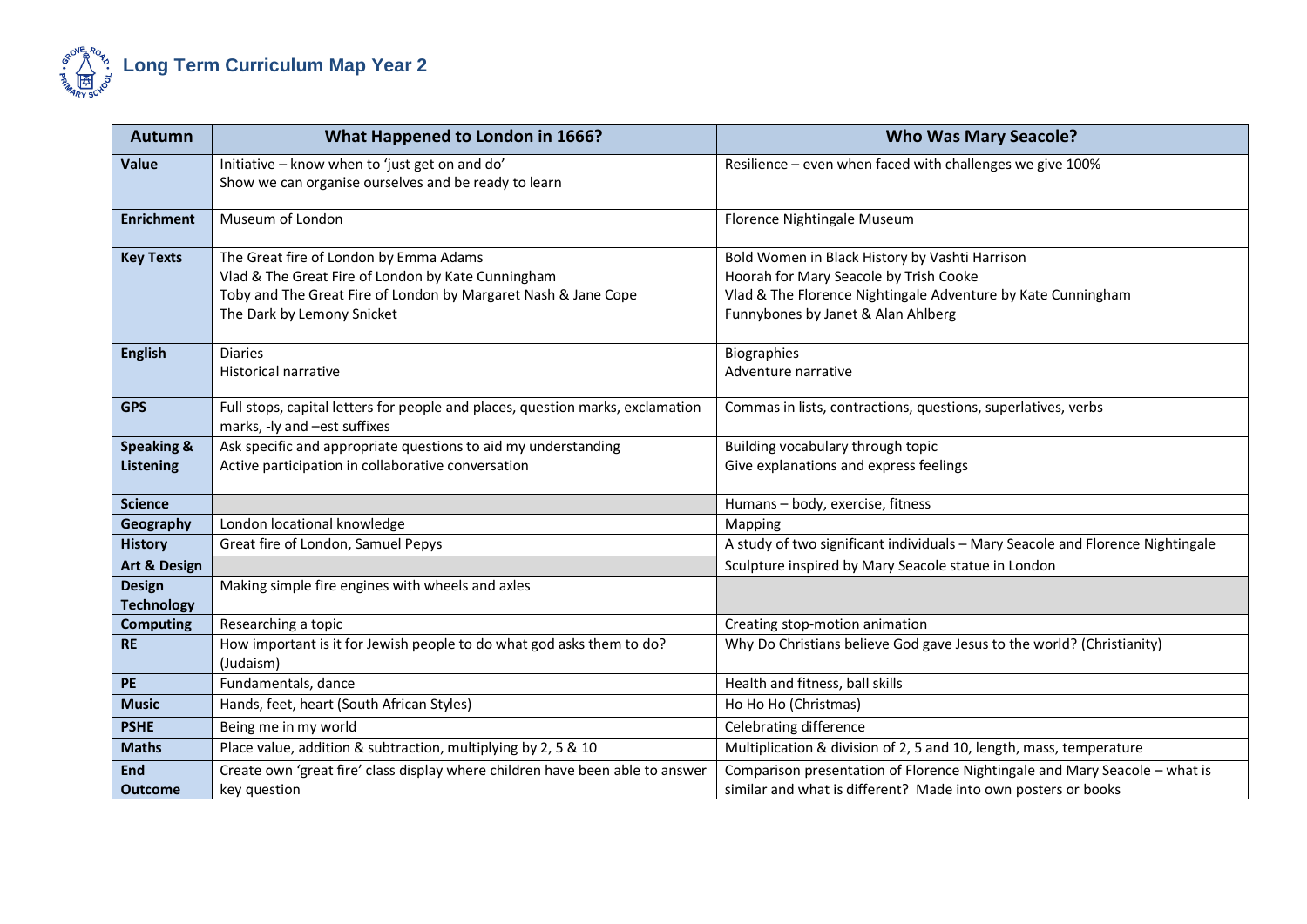| <b>Spring</b>                             | Who could live in a house like this?                                                                                                            | Do Camels live in the Rainforest?                                                                                                                                   |
|-------------------------------------------|-------------------------------------------------------------------------------------------------------------------------------------------------|---------------------------------------------------------------------------------------------------------------------------------------------------------------------|
| <b>Value</b>                              | Empathy - we understand that there are consequences to the choices we<br>make                                                                   | Self-confidence - we try new things and push ourselves to be better                                                                                                 |
| <b>Enrichment</b>                         | Visit from a builder or architect<br>Outdoor shelter building experience                                                                        | London Zoo trip                                                                                                                                                     |
| <b>Key Texts</b>                          | <b>Building Boy by Ross Montgomery</b><br>The house that Jack Built by Diana Mayo<br>Step inside homes through history by Goldie Hawk           | The Crow's Tale by Naomi Howarth<br>One night, far from here by Julia Wauters<br>Daisy & The Trouble with Nature by Kes Gray<br>The Emperor's Egg by Martin Jenkins |
| <b>English</b>                            | Adventure narrative<br><b>Instructions</b>                                                                                                      | Fables<br>Non-Chronological reports                                                                                                                                 |
| <b>GPS</b>                                | Regular past tense verbs, past tense spellings, suffixes '-ful', '-er' and '-est',<br>Imperative verbs, time adverbials                         | Progressive tense, auxiliary verbs, irregular past tense verbs, suffix 'ly', using 'and'<br>and 'but'                                                               |
| <b>Speaking &amp;</b><br><b>Listening</b> | Explain an idea or process<br>Use language and vocabulary suitable for my listener e.g. talking to my<br>friends or talking to our head teacher | Explore ideas by discussing them                                                                                                                                    |
| <b>Science</b>                            | Use of everyday materials                                                                                                                       | Animals including humans, habitats                                                                                                                                  |
| Geography                                 | Local area comparative study based on houses/villages - Kenya                                                                                   | Oceans, rainforest, desert locations using maps<br>Maps to show rainfall in different countries<br>Differences between hot and cold places                          |
| <b>History</b>                            | Homes and houses through history                                                                                                                |                                                                                                                                                                     |
| Art & Design                              |                                                                                                                                                 | Collage using animal prints                                                                                                                                         |
| <b>Design</b><br><b>Technology</b>        | Construction project using wood - making shelters                                                                                               |                                                                                                                                                                     |
| <b>Computing</b>                          | Programming on screen                                                                                                                           | Collecting data about animals                                                                                                                                       |
| <b>RE</b>                                 | Does praying at regular intervals help a Muslim in his/her everyday life?<br>(Islam)                                                            | Do Sikhs think it is important to share? (Sikhism)                                                                                                                  |
| PE                                        | Invasion games, gymnastics                                                                                                                      | Sending and receiving, team building                                                                                                                                |
| <b>Music</b>                              | I wanna play in a band (Rock)                                                                                                                   | Zootime (Reggae)                                                                                                                                                    |
| <b>PSHE</b>                               | <b>Dreams and Goals</b>                                                                                                                         | <b>Healthy Me</b>                                                                                                                                                   |
| <b>Maths</b>                              | Graphs, word problems, money                                                                                                                    | 2D shape, 3D shape, fractions                                                                                                                                       |
| <b>End</b>                                | Exhibit their finished products                                                                                                                 | Writing project - class quiz                                                                                                                                        |